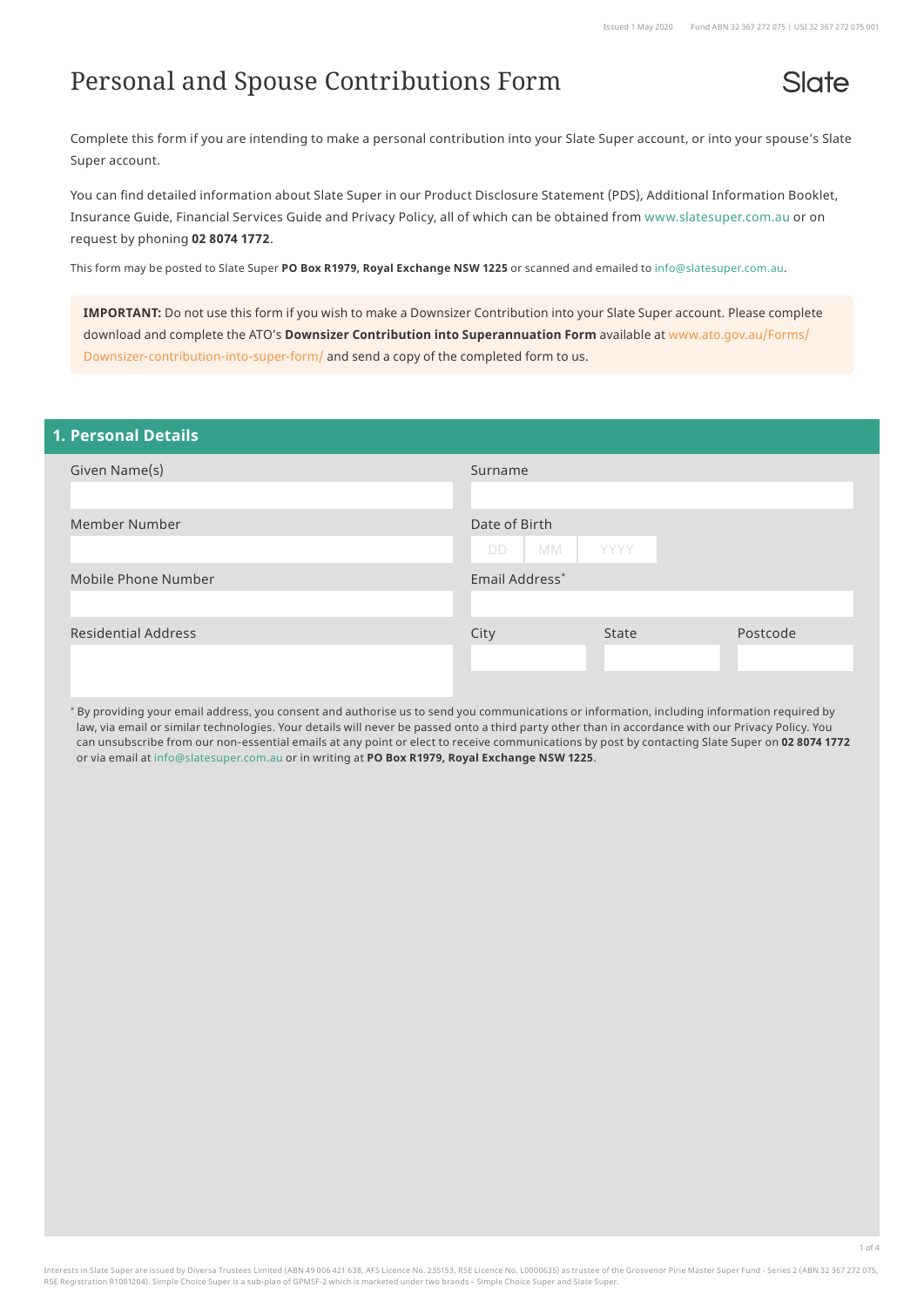#### **2. Eligibility to Contribute**

To be able to make voluntary personal contributions to your account, or the account of your spouse, you must meet one of the eligibility criteria under superannuation legislation. The Government restricts the amount that you can contribute to your super account. If you go over these limits, the ATO may apply charges. For more information, see the discussion of contributions caps in the Slate Super Additional Information Booklet available at [www.slatesuper.com.au](http://www.slatesuper.com.au) or by contacting us on **02 8074 1772** or via email at [info@slatesuper.com.au.](mailto:info%40slatesuper.com.au?subject=)

To confirm that you are eligible to contribute, please mark **one large** and **one small** box below to describes your current circumstances. Please contact us immediately if your circumstances change.

- **A.** I am contributing to my own account and:
	- (a) I am under the age of 67.
	- (b) I am aged between 67 and 74 and meet the Superannuation Work Test\*, which means that I have been, or I intend to be, gainfully employed for at least 40 hours in 30 consecutive days in the current financial year.
	- (c) I am aged between 67 and 74 and are relying on the Superannuation Work Test Exemption\*\* to make voluntary superannuation contributions in my first income year after retirement. I had a Total Superannuation Balance of less than \$300,000 at 30 June of the previous financial year and have not relied on this exemption previously.

**B.** I am contributing to my spouse's account and:

Please select the type of contribution you are intending to make:

- (i) My spouse is under the age of 67.
- (ii) My spouse is aged between 67 and 74 and meets the Superannuation Work Test\* of being gainfully employed for at least 40 hours in 30 consecutive days in the current financial year.
- (iii) My spouse is aged between 67 and 74 and is relying on the Superannuation Work Test Exemption\*\* to receive voluntary superannuation contributions in their first income year after retirement. My spouse had a Total Superannuation Balance of less than \$300,000 at 30 June of the previous financial year and has not relied on this exemption previously.
- \* The Work Test must be satisfied in each financial year that a personal contribution is made by you or on your behalf, unless you are relying on the Work Test Exemption. You are required to complete a new **Superannuation Contribution Eligibility Declaration Form** before the first contribution is made each year.
- \*\* The Work Test Exemption is an exemption from the Work Test for voluntary superannuation contributions made by you or on your behalf, in your first income year after retirement.

### **3. Contribution Type**

| Personal concessional (before tax) contribution                                                                        |                 |             |          |
|------------------------------------------------------------------------------------------------------------------------|-----------------|-------------|----------|
| Personal non-concessional (after tax) contribution                                                                     |                 |             |          |
| Spouse contribution                                                                                                    |                 |             |          |
| If you are making a spouse contribution, please provide the personal details of the spouse receiving the contribution. |                 |             |          |
| Given Name(s)                                                                                                          | Surname         |             |          |
|                                                                                                                        |                 |             |          |
| Member Number                                                                                                          | Date of Birth   |             |          |
|                                                                                                                        | MM<br><b>DD</b> | <b>YYYY</b> |          |
| Mobile Phone Number                                                                                                    | Email Address*  |             |          |
|                                                                                                                        |                 |             |          |
| <b>Residential Address</b>                                                                                             | City            | State       | Postcode |
|                                                                                                                        |                 |             |          |
|                                                                                                                        |                 |             |          |
|                                                                                                                        |                 |             |          |
|                                                                                                                        |                 |             |          |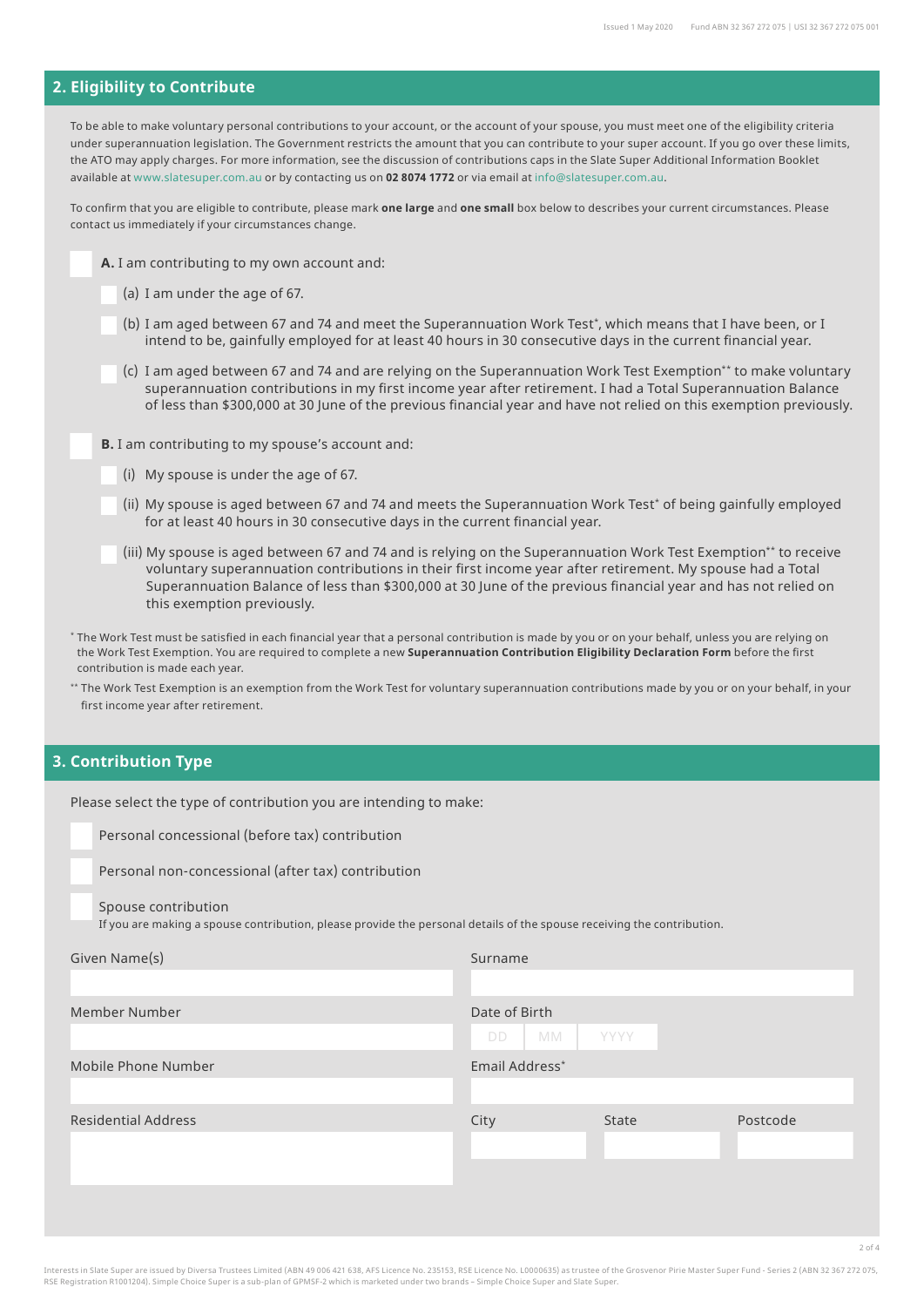#### **4. Tax Deduction**

This section should only be completed if you have elected that you are making a personal concessional (before tax) contribution in section 3 above.

Will you be claiming a tax deduction for this contribution?

Yes\* No

\* If you intend to claim a tax deduction for your personal concessional contributions, you must also complete the ATO'S **Notice of Intention to Claim a Tax Deduction Form**. Download this form from the ATO's website at [www.ato.gov.au/forms/notice-of-intent-to-claim-or-vary-a](http://www.ato.gov.au/forms/notice-of-intent-to-claim-or-vary-a-deduction-for-personal-super-contributions/)[deduction-for-personal-super-contributions/](http://www.ato.gov.au/forms/notice-of-intent-to-claim-or-vary-a-deduction-for-personal-super-contributions/) and **attach a completed form** to this application.

#### **5. Contribution Details**

| Contribution Type: | One Off | Recurring* |                          |
|--------------------|---------|------------|--------------------------|
| Payment Amount     |         |            | Reference Identifier     |
|                    |         |            |                          |
| Date of Payment    |         |            | <b>Payment Frequency</b> |
|                    |         |            |                          |

\* If you are establishing a recurring contribution, you must also complete a **Direct Debit Authority Form**. Download this form from our website at [www.slatesuper.com.au](http://www.slatesuper.com.au) and **attach a completed form to this application**. The amount of the payment and the reference identifier must not change.

### **6. Payment Method**

Payment Method: Electronic Funds Transfer

Our account details are:

#### **Simple Choice Super Applications Account**

BSB: 182 512 ACCOUNT: 965 456 072

• For personal contributions to your own account, please enter your Slate Super Member Number as the reference identifier.

• For personal contributions to your spouse's account, please enter your spouse's Slate Super Member Number as the reference identifier.

• Contributions to Slate Super made in cash or by cheque will not be accepted.